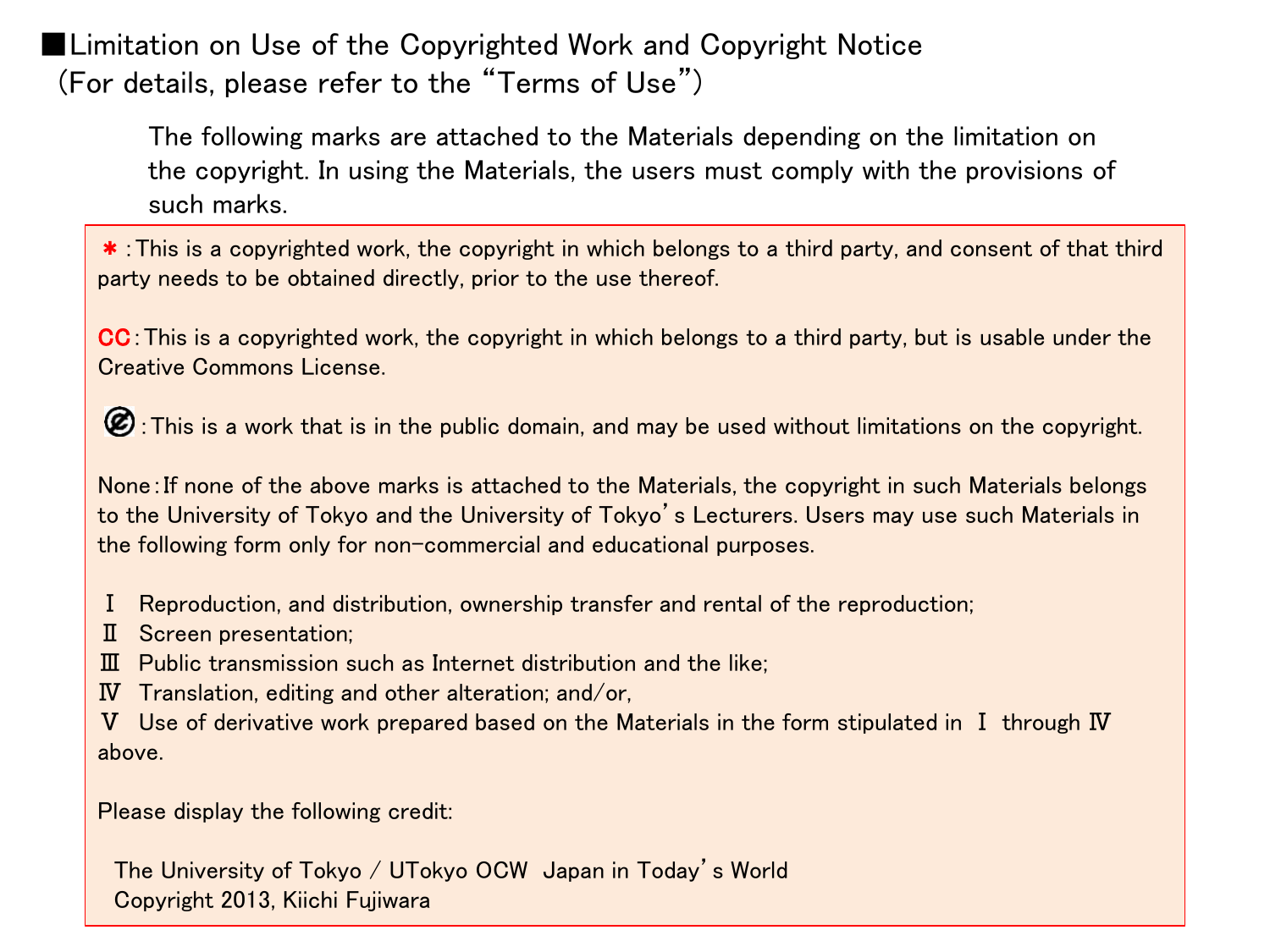# || Japan's Foreign Policy

#### • Kiichi Fujiwara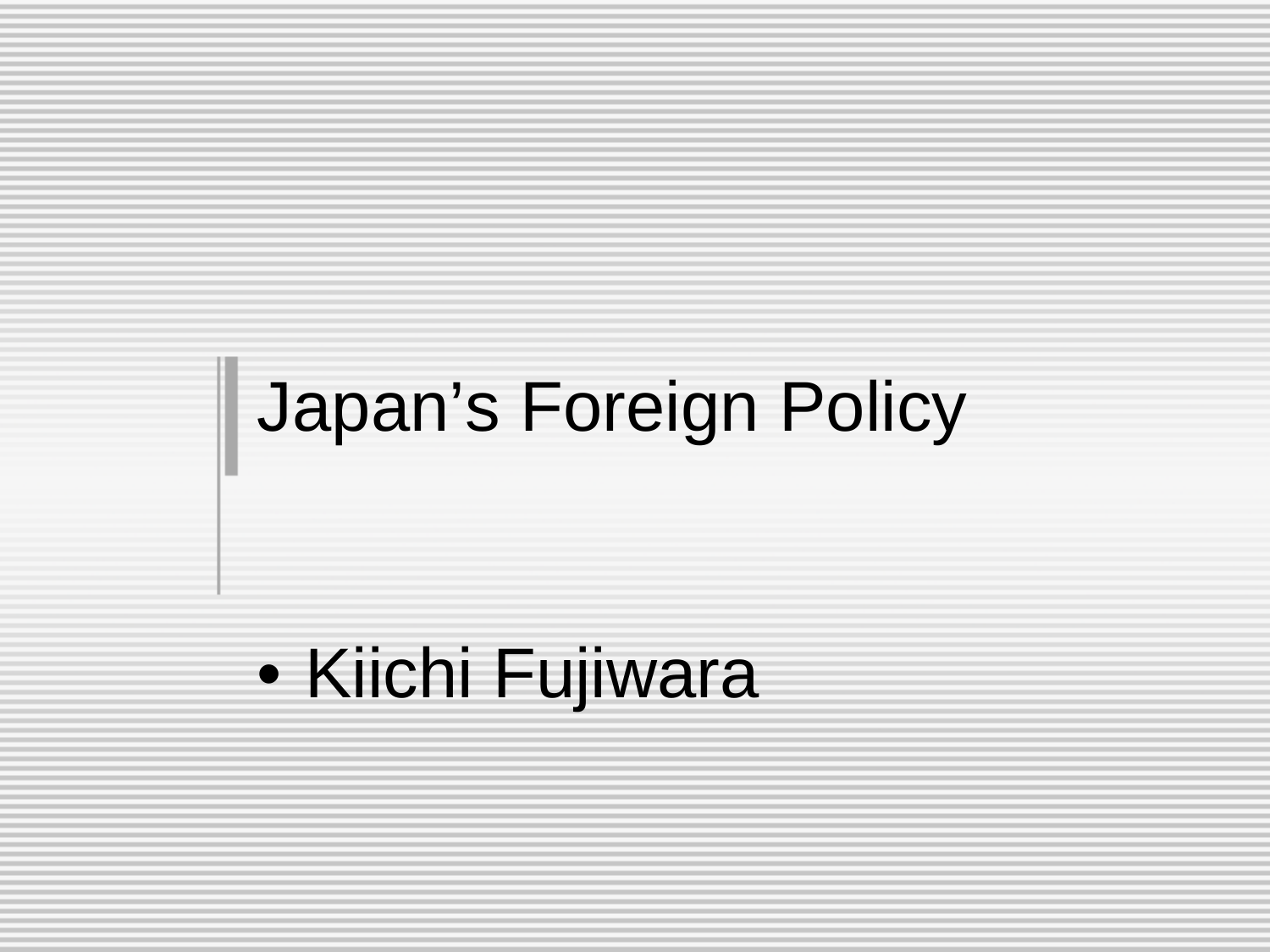## The Problem

- Old Politics:
	- (1) LDP and tamed democracy
	- (2) Bureaucratic state
	- (3) Under America's shadow
- DPJ administration: Long and painful transition from old LDP to to another LDP
- Why? How so?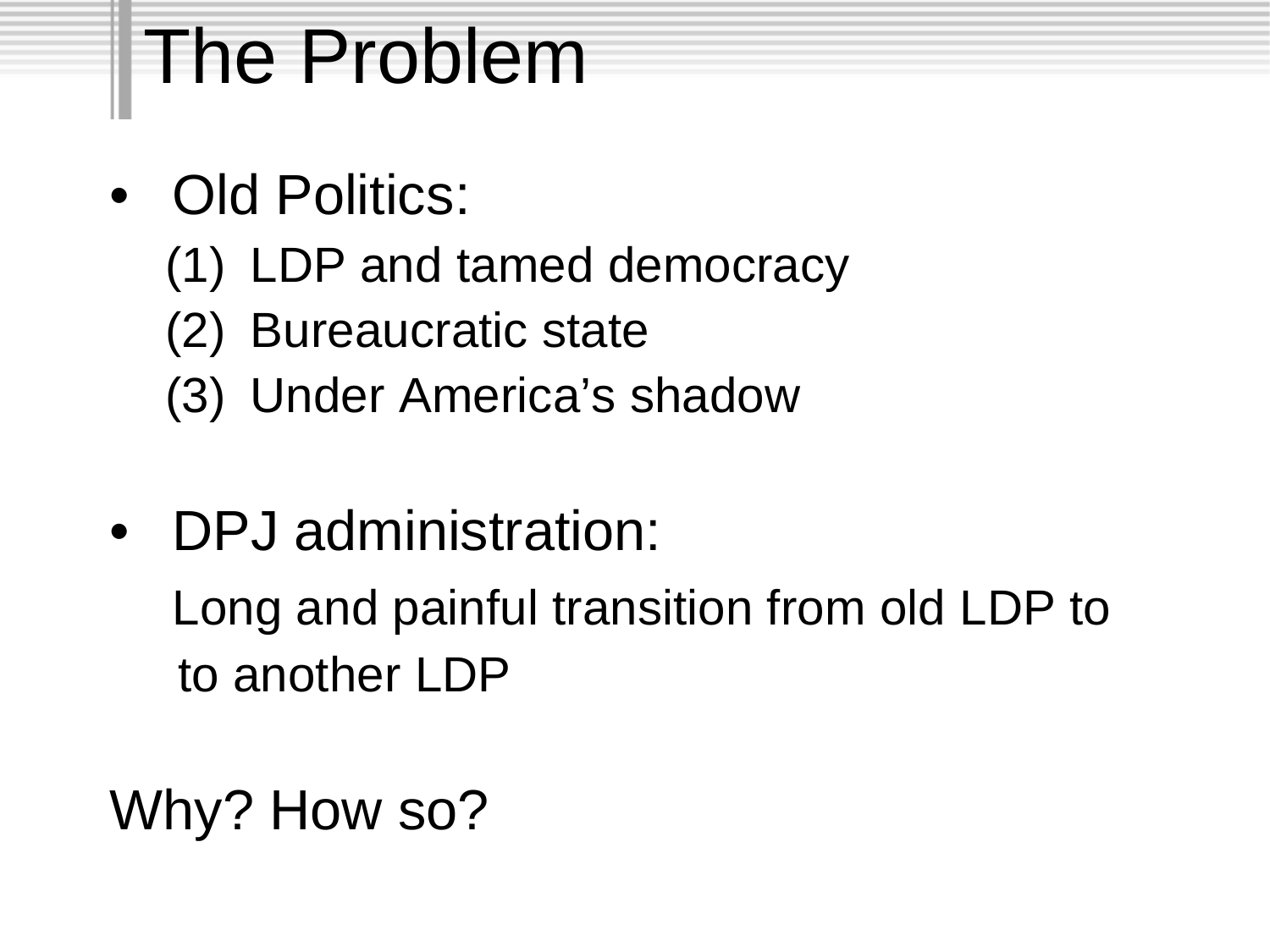## The regime of 1955

- Conservative alliance:
	- LDP as a coalition of conservative parties
	- The bureaucratic taming of democracy
	- J-US alliance as a tool for political survival
	- Lack of pro-US liberals
- Opposition parties
	- Little chance for winning elections
	- Anti-US nationalism as a binding factor
	- Domestic consumption of alliance politics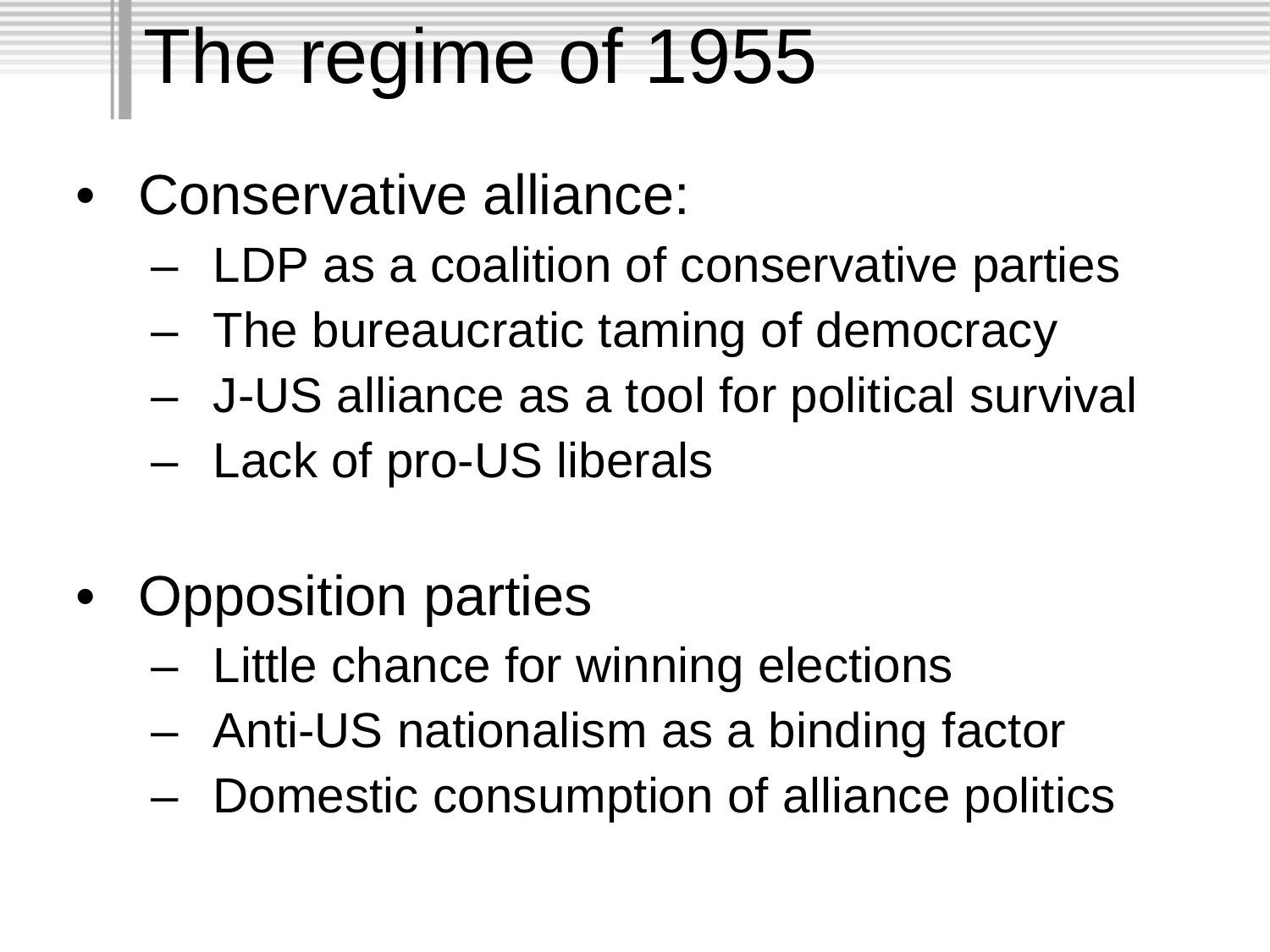# Two Pillars of Foreign Policy

#### National Security

Policy aims: Security of Japan's homeland Policy tools: Alliance and US military presence Opponents: JSP / JCP

#### Economic Development

- Policy aims: Securing export markets
- Policy tools: Development aids
- Opponents: Extreme left.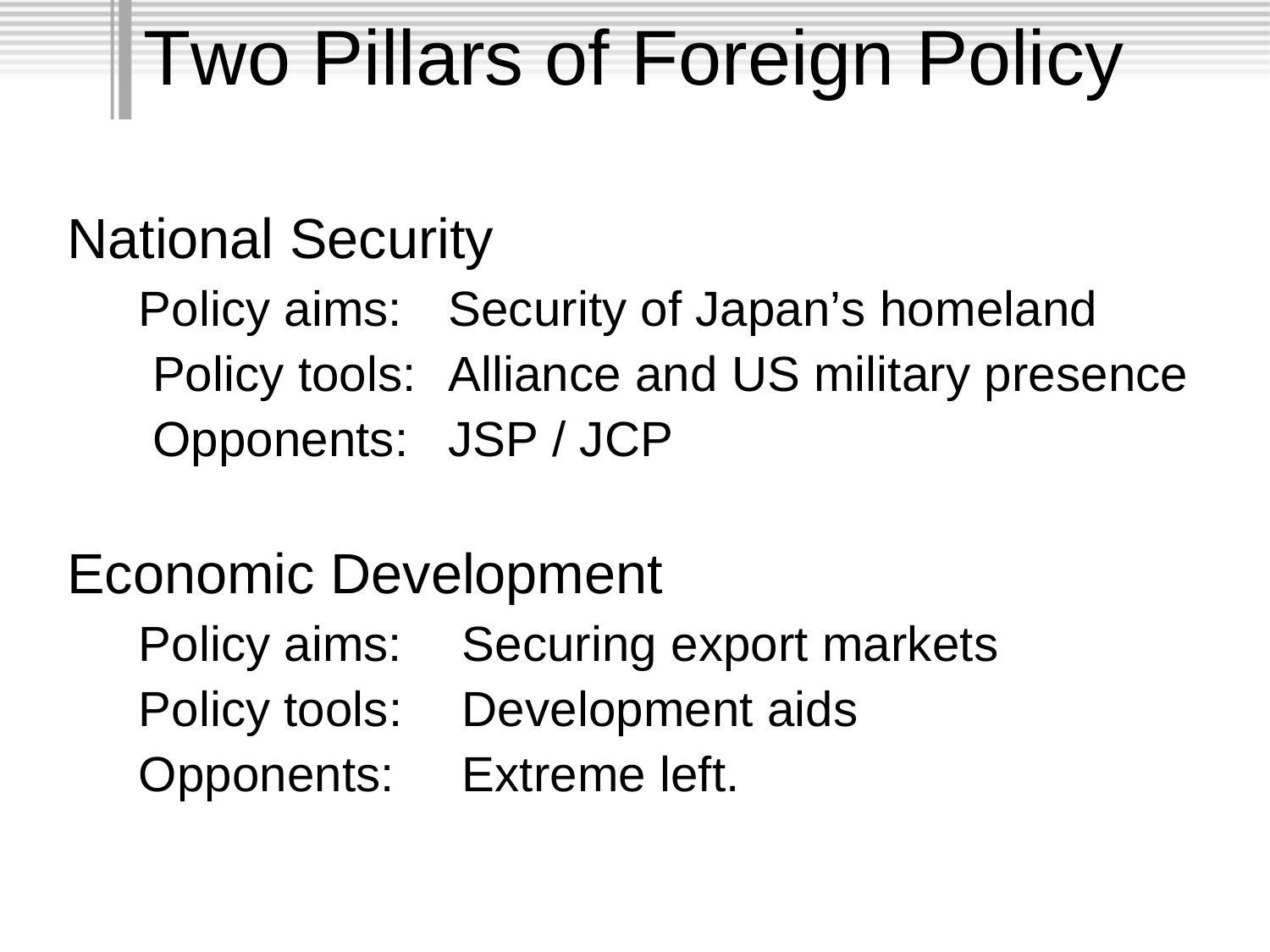## **Foreign Policy: Security and Trade**

- Security  $\rightarrow$  US alliance
- Trade  $\rightarrow$  the Asian market

- Trade > Security  $\rightarrow$  loose alliance
- Security > Trade  $\rightarrow$  tight alliance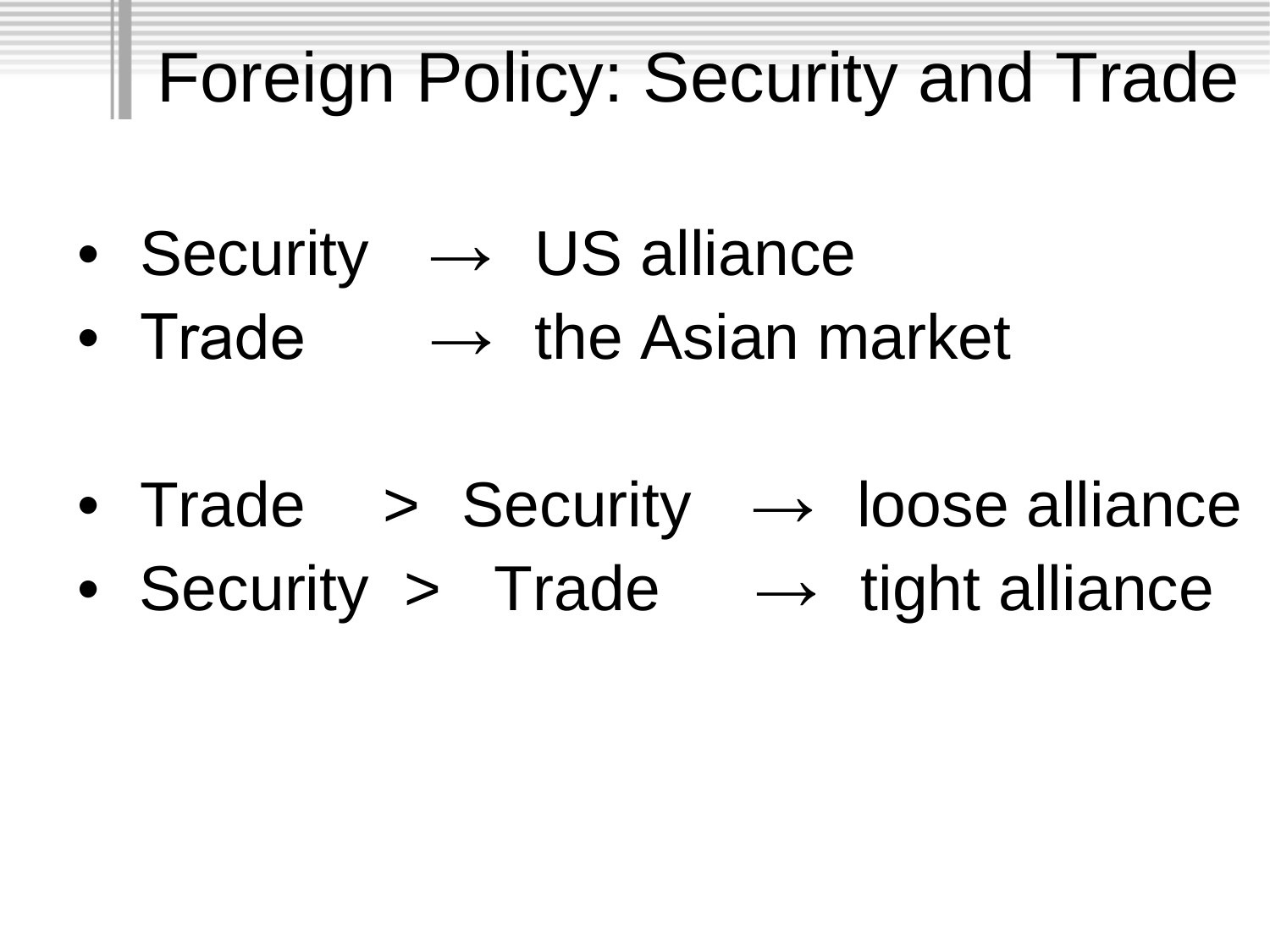#### Post-Cold War Developments

- Decline of Trade Disputes
	- decline of Japanese economy
	- Globalization of US economy
- Primacy of Geopolitical Anxieties
	- Chinese nuclear experiments
	- Crisis in North Korea
- *Seiwakai:* Mori, Koizumi and the rest ↓ Security > Trade J-US alliance > Asia diplomacy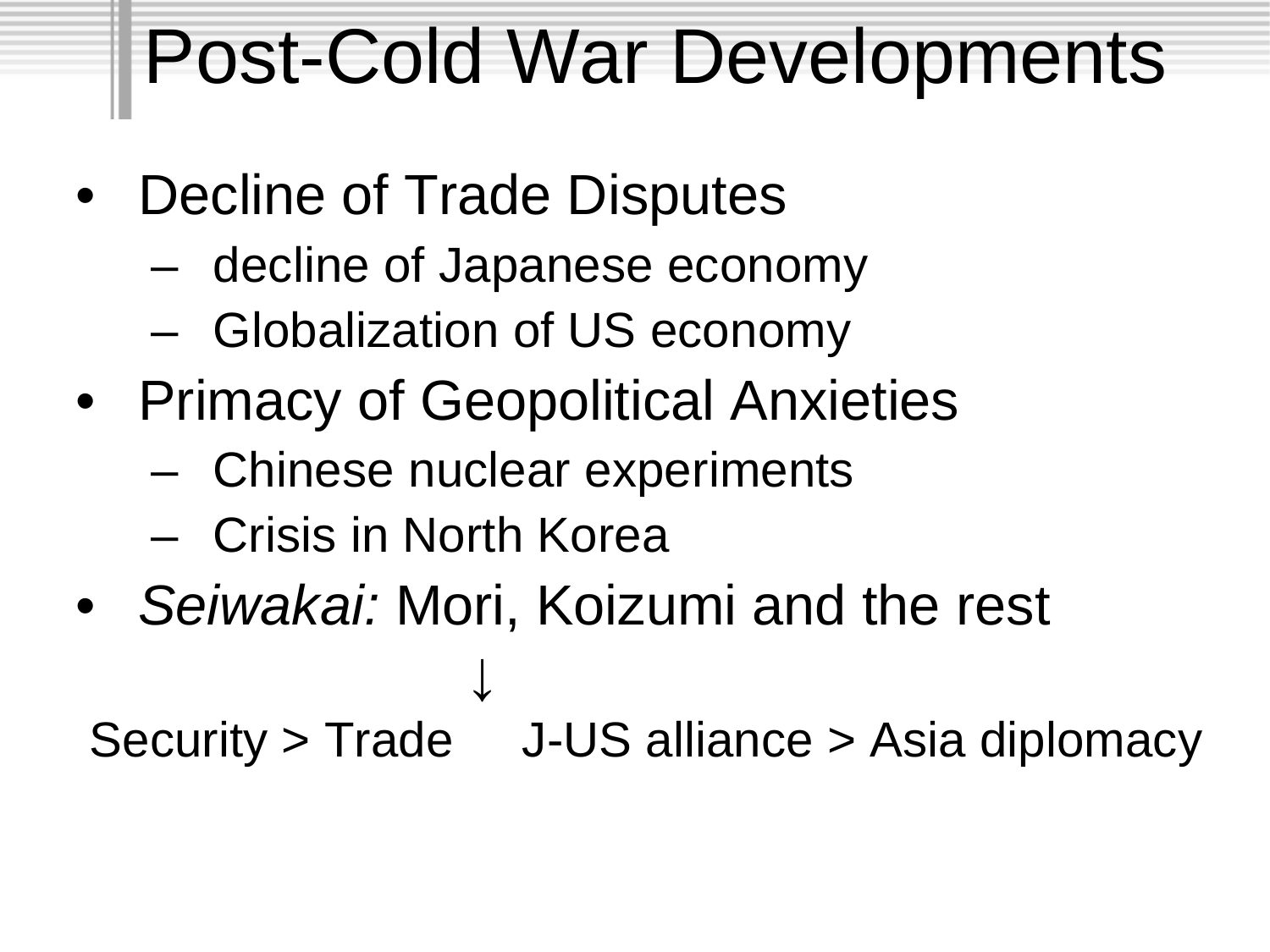## The 2009 Elections

- Decline of the LDP
	- Neo-liberal policies
	- Demise of LDP local support
	- Demise of LDP factions
	- Aso and his reign of error
- The Rise of DPJ
	- From urban basis toward a nation-wide basis
	- Pensions and Health programs
	- Internal gap: Socialists and Conservatives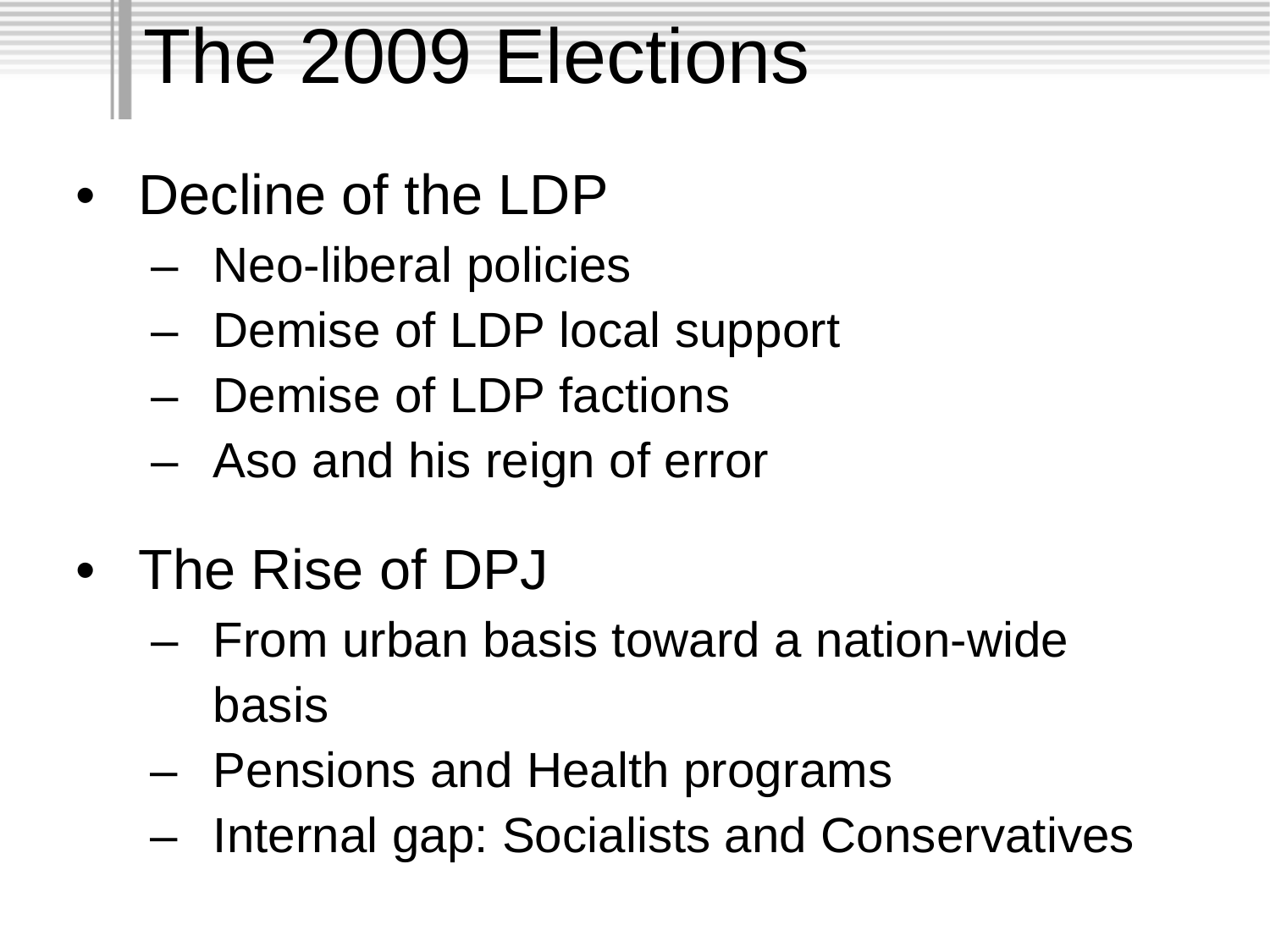## The Hatoyama Fiasco

- Redefining US-J alliance
	- Search for an 'equal' alliance
	- Proposal for an East Asian community
	- Challenges from the diplomatic community
- Alliance adrift?
	- An equal alliance: Autonomy to the US
	- A close alliance: Status quo
	- Confusion and conflict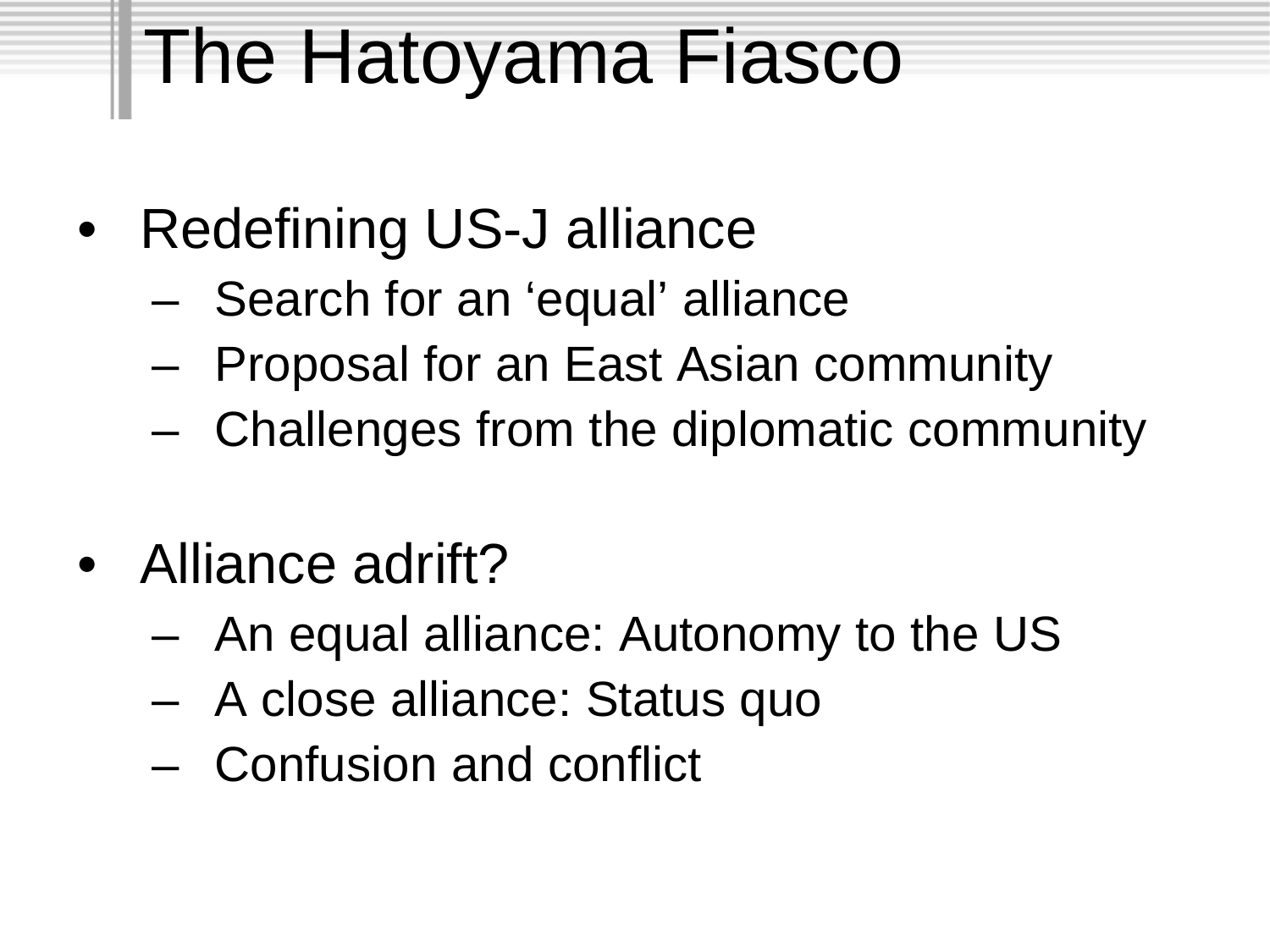## Five levels of domestic politics

- (1) Coalition politics: Social Democrats
- (2) DPJ politics: Hatoyama or Ozawa?
- (3) Cabinet and ministries: MOFA
- (4) Okinawan politics: Two elections
- (5) Public opinion:

Focus on Hatoyama's lack of leadership; General lack of attention in the mainland; Very little sign of anti-US nationalism or populism

#### Outcome: Back to the status quo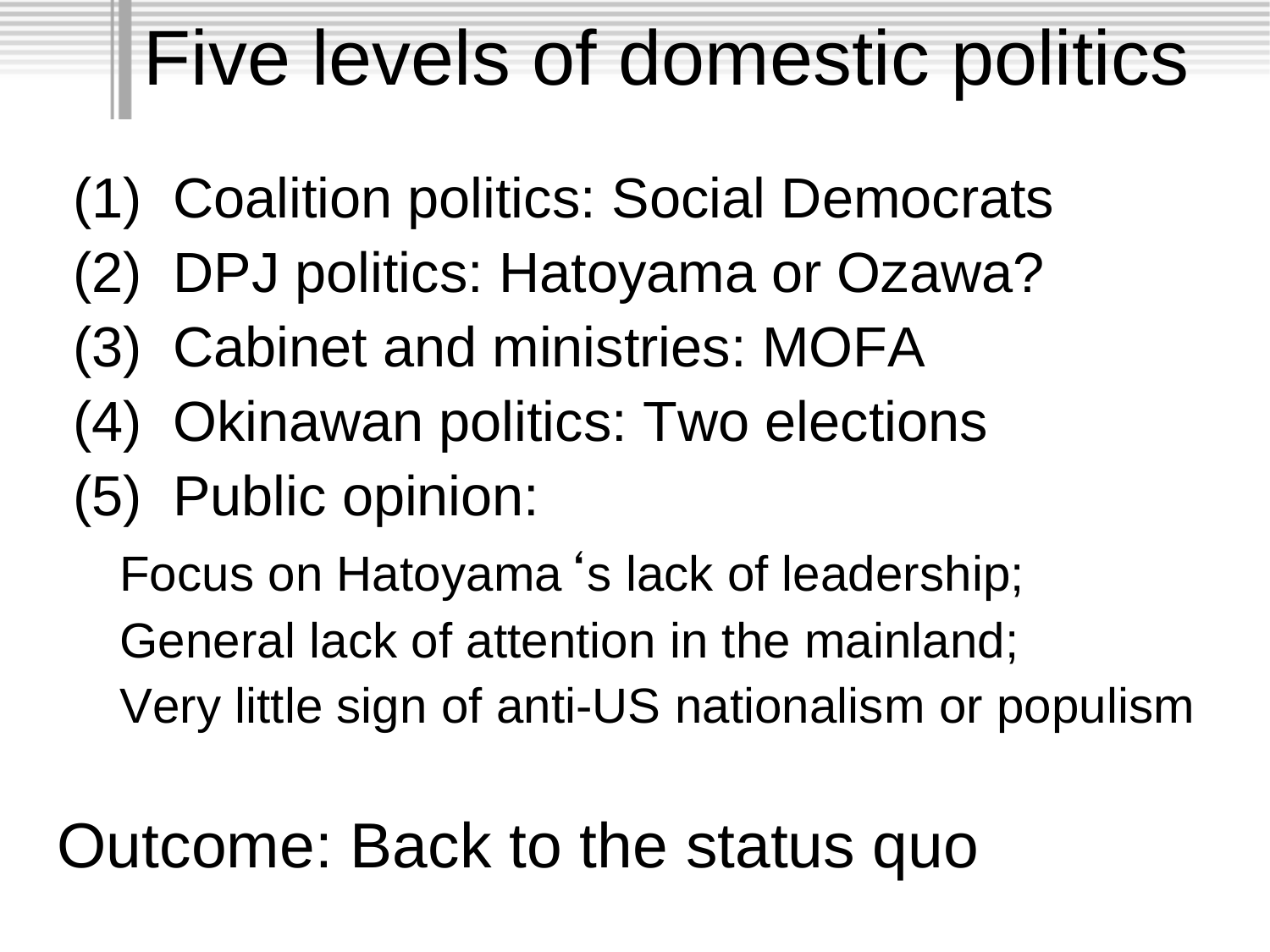## The Kan Administration

- Conservatism in foreign policy
	- Larger role for foreign service
	- Turn around in alliance politics
	- Getting tough with China
- Preserving the welfare state
	- Preventing collapse of the pension system
	- From confrontation to collaboration with the Ministry of Finance
	- Consumption tax as the key agenda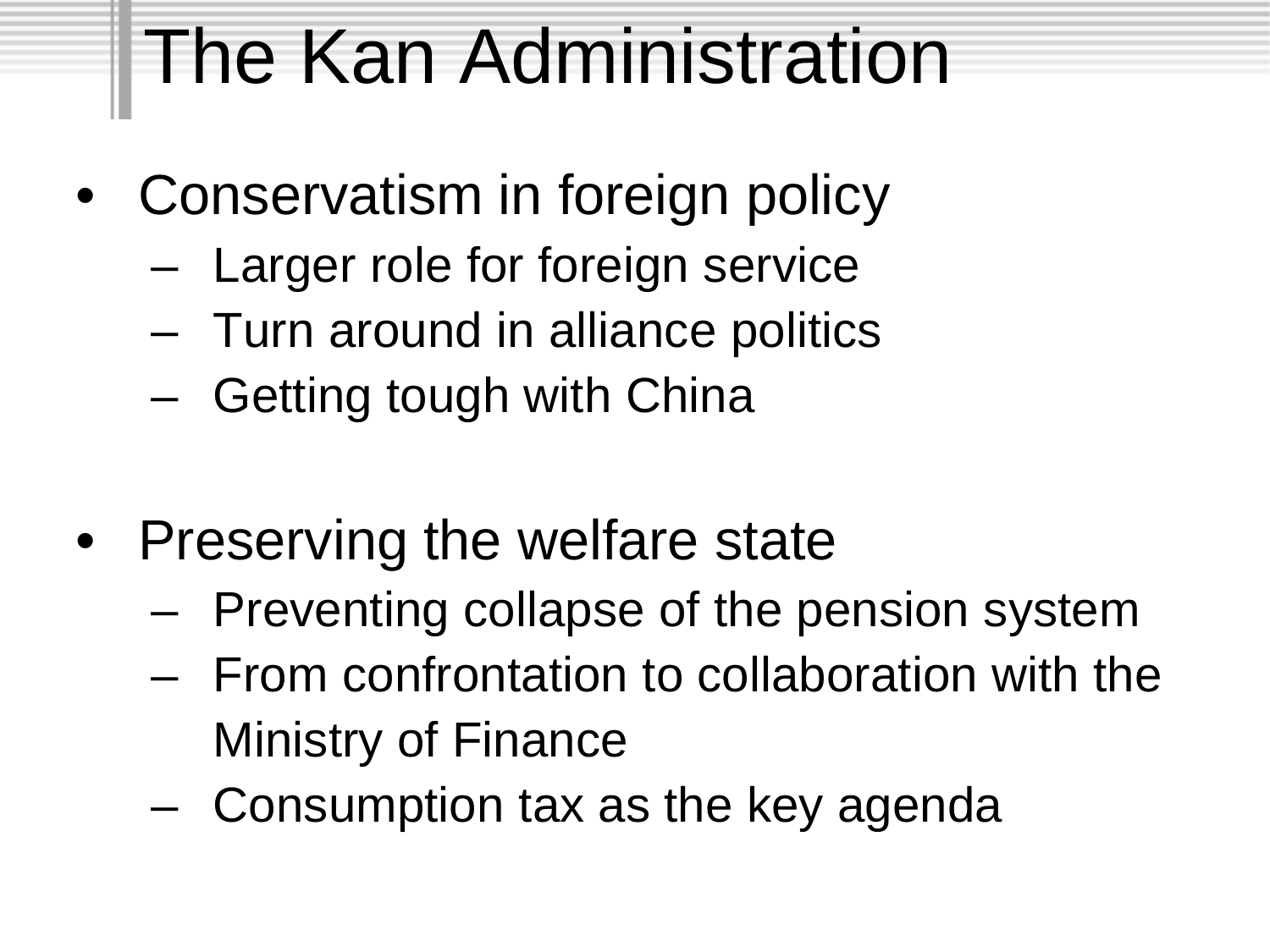# Kan's exit

- 2010 Upper house election
	- Consumption tax as key agenda
	- Decisive defeat for the DPJ
	- Room for third parties
- Return to old politics
	- Divided government
	- Cabinet ministers for sacrifice
	- LDP-DPJ coup coalition

#### 311 as Kan's life saver?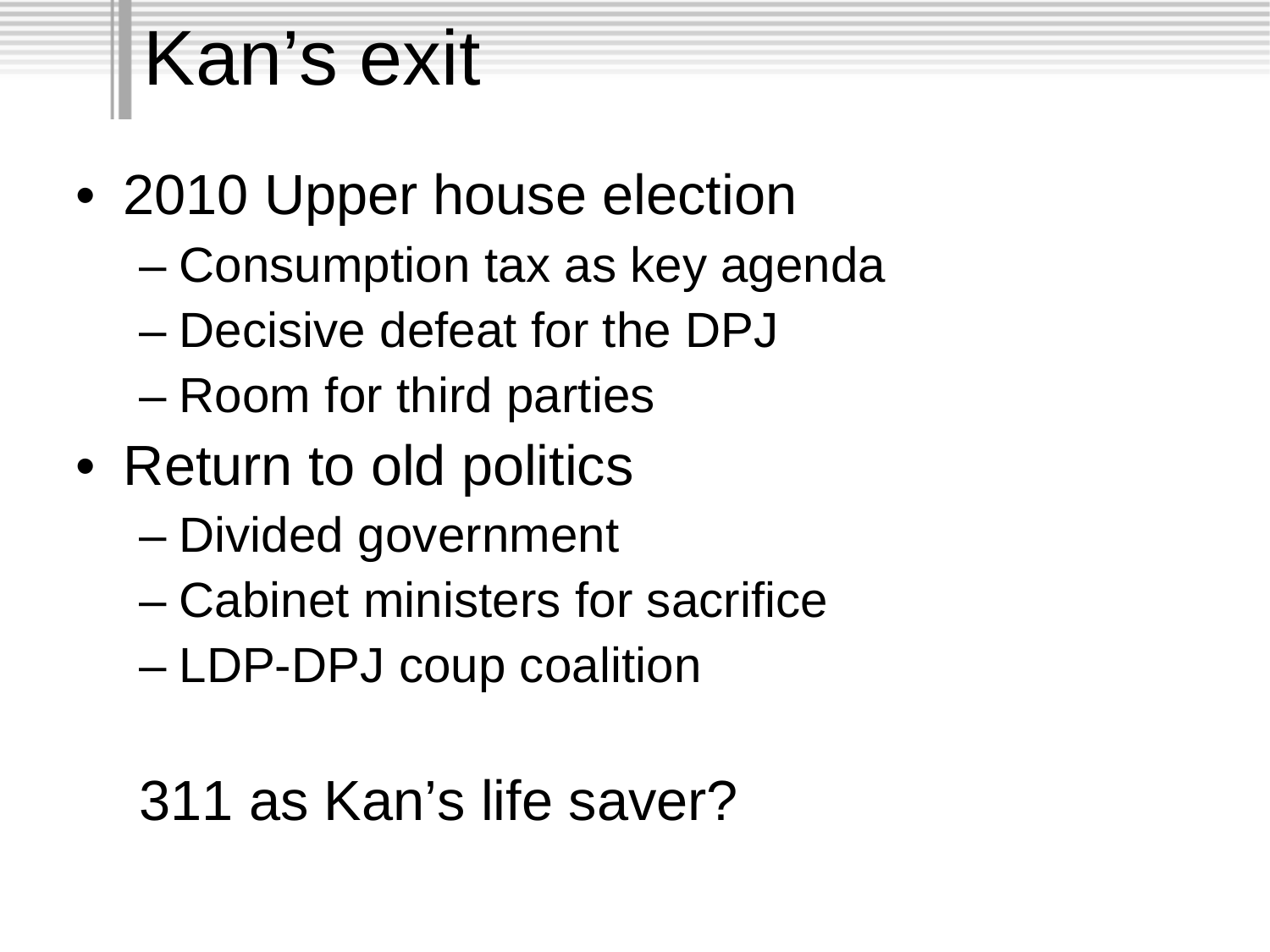# Noda Administration

- Financial reform
	- Consumption tax as the key agenda
	- The return of the bureaucratic state
- US-J relations
	- Trade: TPP
	- Defense: Alliance as top priority
- Grand coalition?
	- Policy conversion with the LDP
	- DPJ-LDP coalition in face of third parties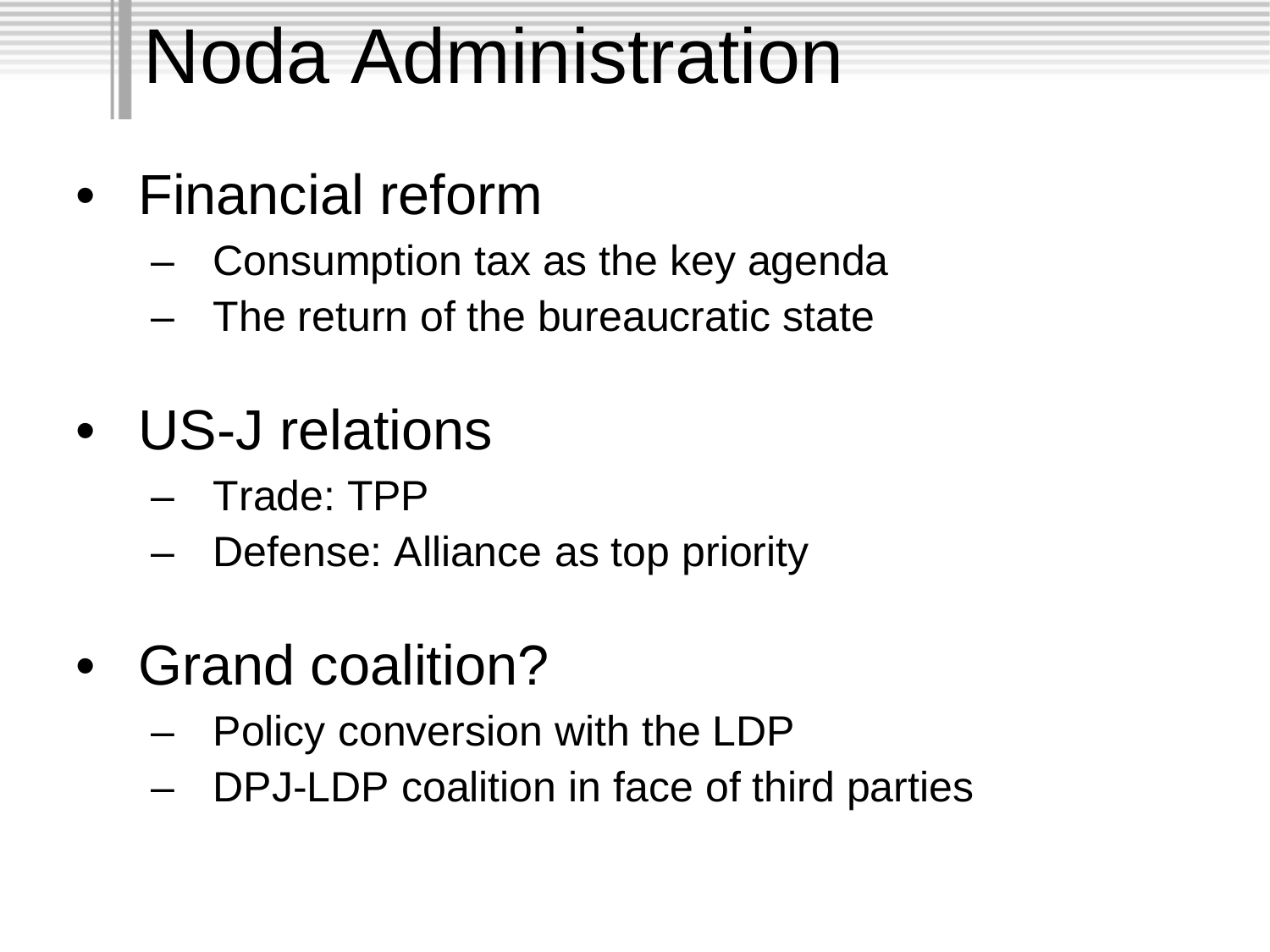# Abe Administration

- Alliance
	- US alliance
	- Defense postures
- Networking – Developing nations – Containing China
- Weakness
	- War memories and Nationalism
	- Abenomics as a challenge